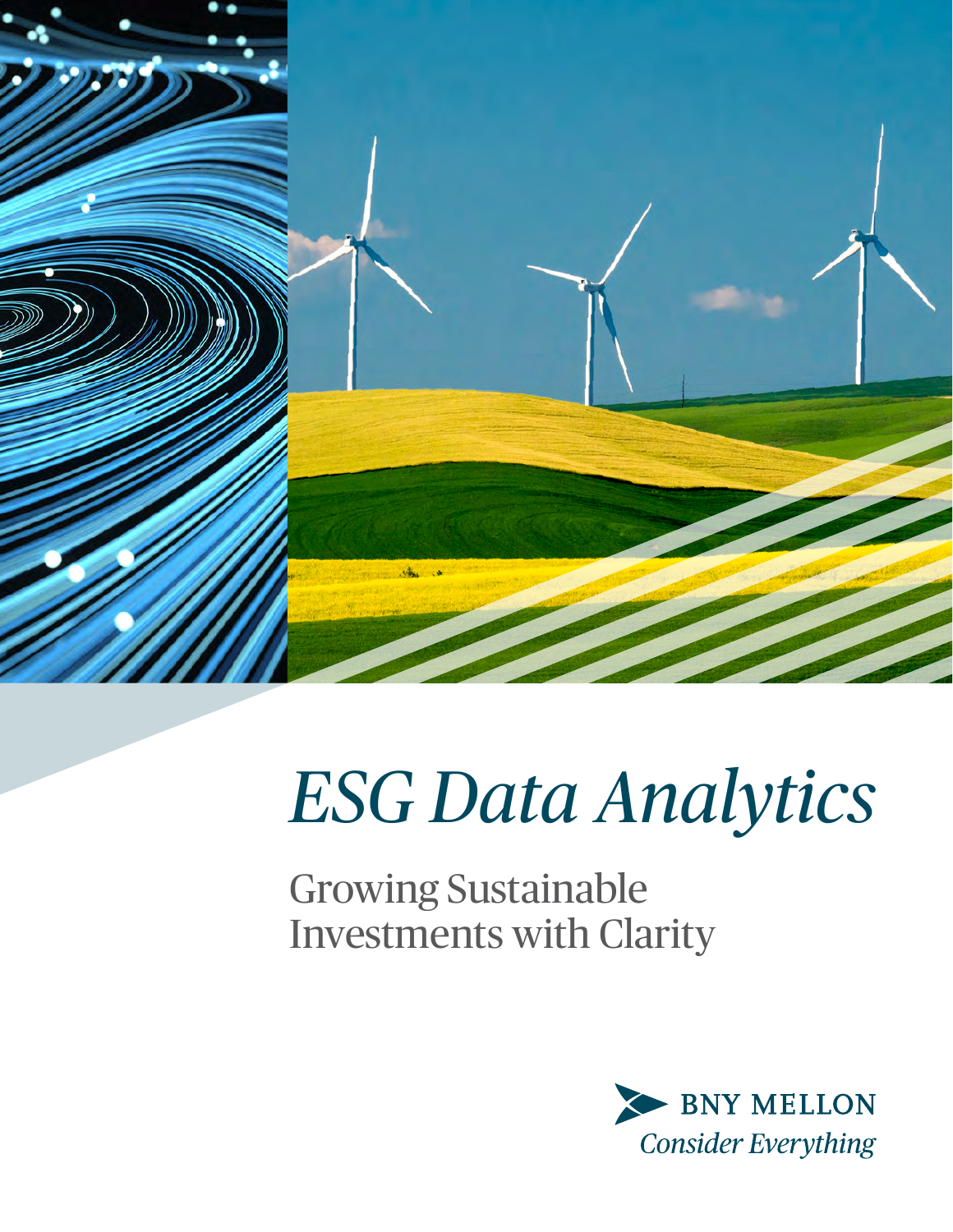## Solve the data challenge. *Seize the ESG opportunity.*

The ever-increasing demand for greater customization of ESG portfolios combined with the growing number of regulatory standards are resulting in a data challenge for the investment industry.

Despite the massive amount of ESG data now available, investors are struggling to align portfolios with specific and varied sustainability and performance goals and to fulfill the reporting requirements of multiple stakeholders. Generated by a multitude of sources, much of this data is conflicting and difficult to compare. These challenges are only intensifying as investors continue to look for more granular, timely and forwardlooking data to generate alpha.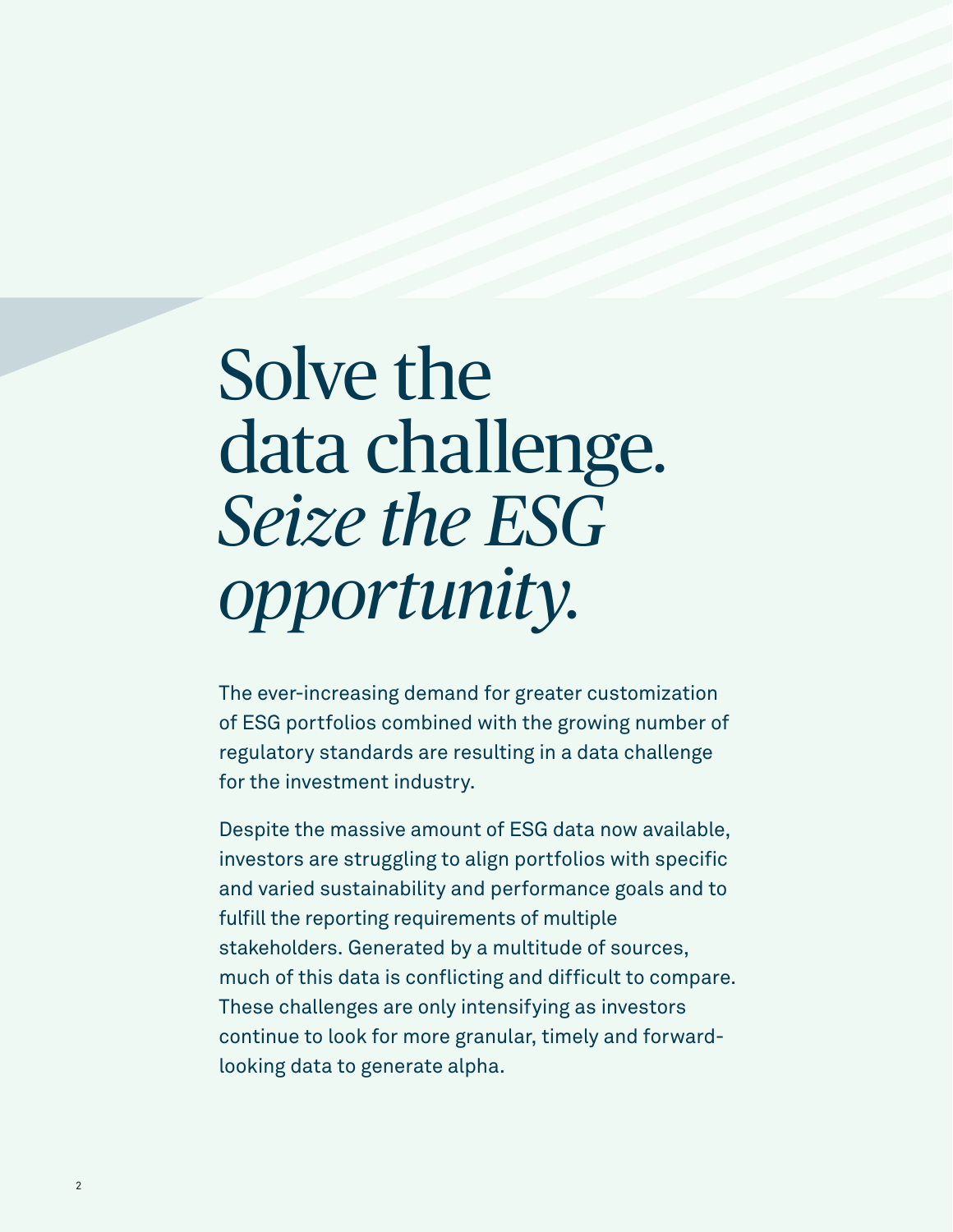### Increase data's transparency. *Extract its value.*

From investment policy development and portfolio management to monitoring and reporting, BNY Mellon ESG Data Analytics enables you to extract value from the data to meet your specific needs.

A dynamic, cloud-based application, ESG Data Analytics enables you to:

- **Access a unified view** of cleansed and normalized traditional and alternative ESG data from public, private and vendor sources, along with your own research, to help make better investment decisions
- **Explore, customize and validate portfolios** based on specific and varied sustainability and performance goals by using its dynamic mapping tools and what-if analysis
- **Compare and evaluate data across vendors and taxonomies** to manage, measure and monitor sustainable investments and their impact on portfolios
- **Obtain a deeper understanding of industry practices and your peers' views and preferences** regarding data across sources by using our crowdsourcing metrics
- **Measure and report on ESG investment outcomes** to stakeholders and regulators, such as those for meeting the requirements of the Task Force on Climate-Related Financial Disclosures (TCFD) and Sustainable Finance Disclosure Regulation (SFDR).
- **Monitor and report on engagement** with companies on issues that matter to you

3

**• Drive operational efficiency** by delivering consistent, easily digestible ESG data across your organization.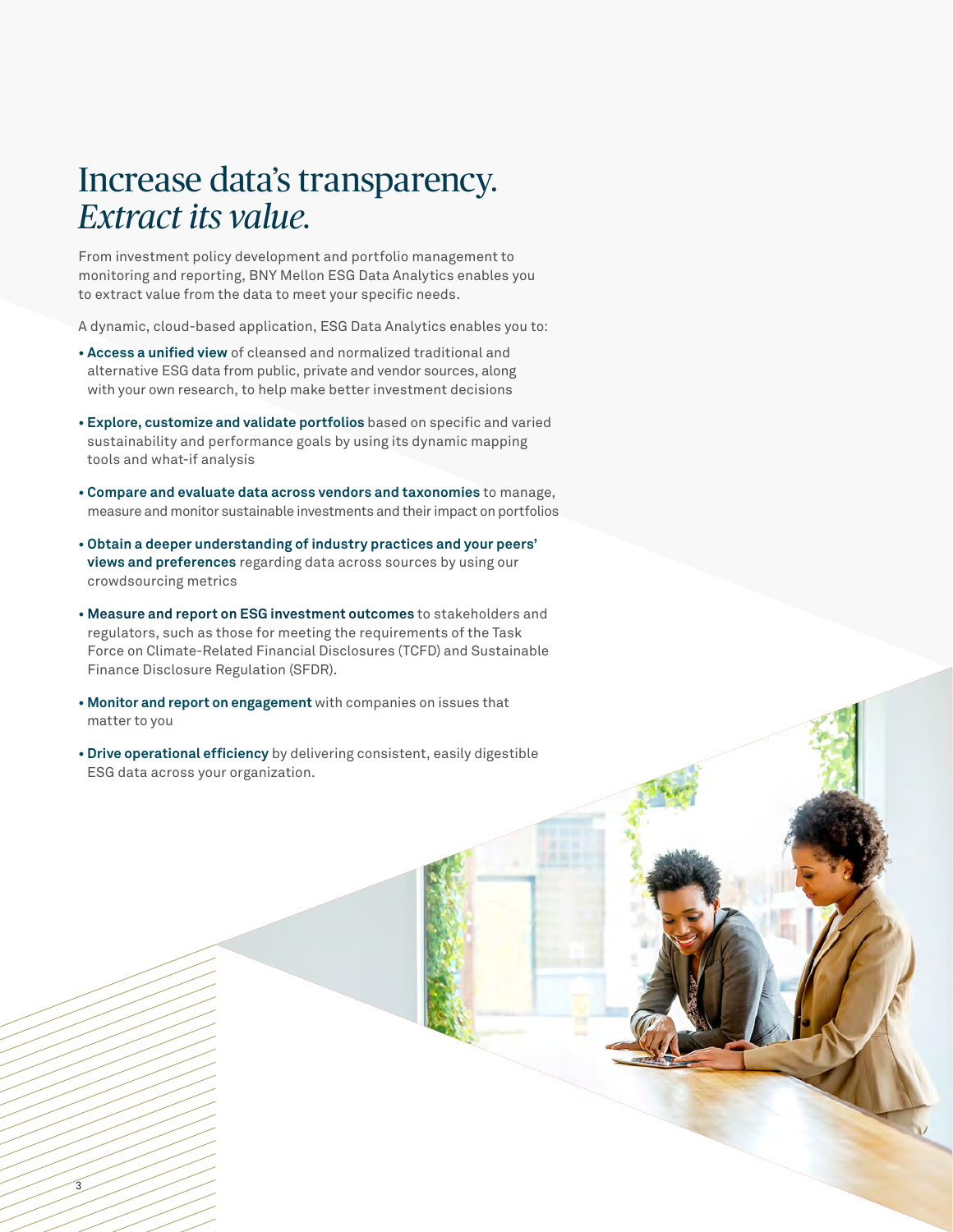### Transform data into insight. *Customize and optimize portfolios.*

Our patent-pending dynamic mapping engine, crowdsourcing metrics, and what if analyses with natural language programming connect the data in ways that enrich your decision-making process. From marking what is on trend to determining whether you're tracking the correct metrics, you can align investments across multiple asset classes and construct portfolios that support specific sustainability goals and investment preferences.

#### DYNAMIC MAPPING WITH NATURAL LANGUAGE PROGRAMMING

With just a few clicks, mix and match data using combinations of exclusion, inclusion and impact priorities to customize portfolios that align best with specific goals, risk tolerances and preferences.



The Dynamic Mapper's Search Source Functionality allows you to select all or a few source types, including *Taxonomies, Open Source, Vendor Research,*  $\mathsf{ESG}$  Rating/Score Providers, Carbon Metrics, and Climate Risk Metrics.

#### CROWDSOURCED DATA

Gender Equality  $\overline{\mathbf{F}}$  Pollution (Energy) n a better understanding of industry practices and standards. Assess Industry, Innovation and Infrastructure investors and clients view and use ESG data across various sources and taxonomies Affordable and Clean Energy practices and standards. Assess how Climate Change h aggregate and anonymize the data. Gain a better understanding of industry practices and standards. Assess how other with our crowdsourcing metrics, which aggregate and anonymize the data. **+ +**

| Factor                                       | Vendor   | <b>Crowdsource Response</b> | <b>Completeness</b> |                          |
|----------------------------------------------|----------|-----------------------------|---------------------|--------------------------|
|                                              |          |                             |                     |                          |
| Corporate Governance Domain Score            | Vendor A | 80/20/0                     |                     | Action                   |
| Board of Directors Sub-Domain Score          | Vendor B | 69.31/20.79/9/9             |                     | $\bigoplus$ $\bigotimes$ |
| Responsible Board Organization and Practices | Vendor C | 77.14/14.29/8.57            | 100                 | œ                        |
|                                              |          |                             |                     | (+                       |

### WHAT-IF ANALYSES

Examine the impact a change in tolerance levels to specific factors—such risk and performance. 64 100 as lack of biodiversity—would have on a portfolio's sustainability profile, odiversityuld have a portfolio stainabil , profile.  $\mathbb{P}^{\mathcal{C}}$  .  $\mathcal{C}^{\mathcal{C}}$ 

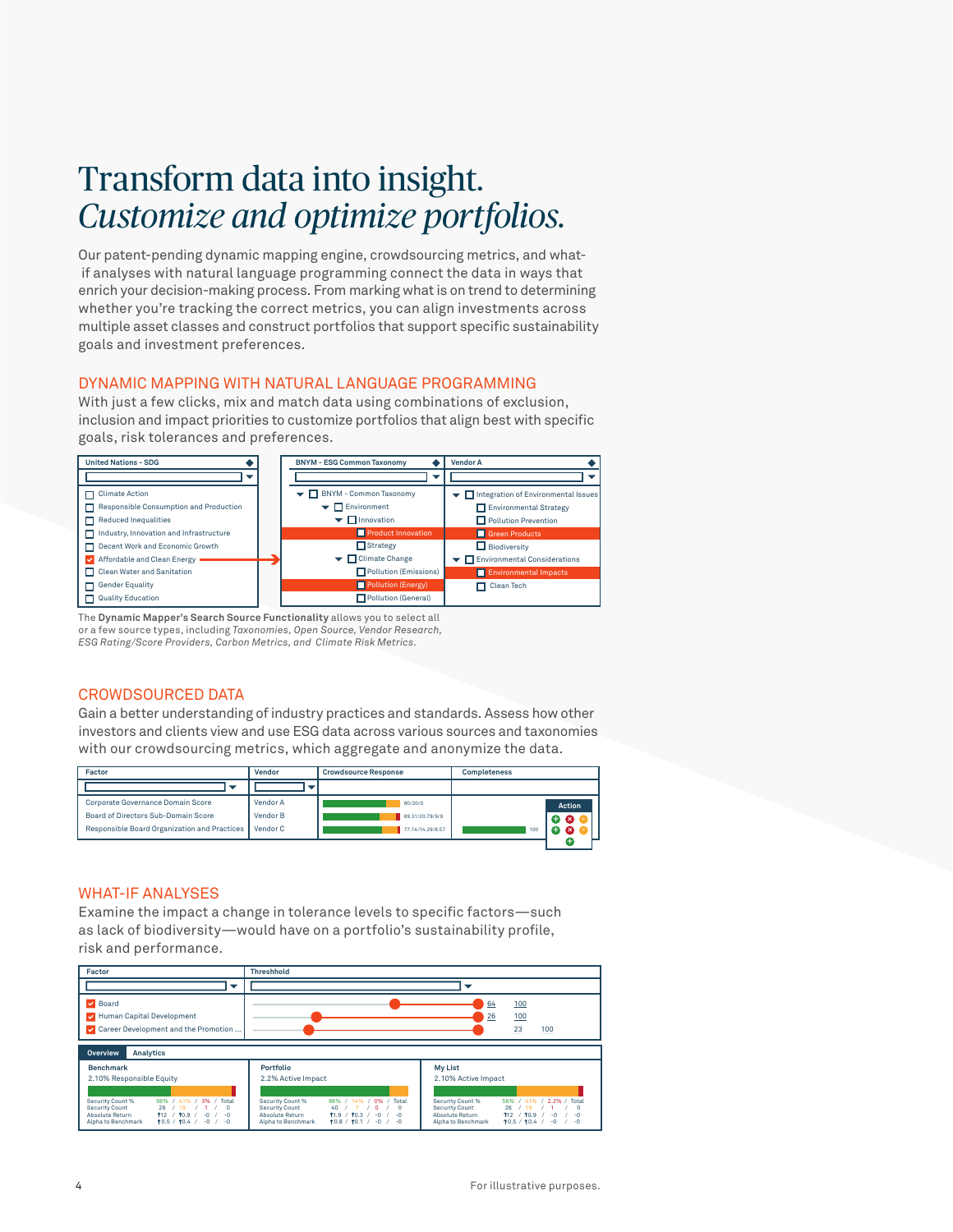### Interconnected, fit-for-purpose data. *For increased confidence.*

When you have a unified view of ESG data, functions across your organization can navigate the complex and ever-changing ESG landscape with more clarity and confidence.

Connecting portfolio data to systems, downstream feeds and reporting engines, ESG Data Analytics delivers data that's fit for purpose. Data to help make better decisions and meet reporting obligations with ease. Data to help drive investment alpha and operational efficiency.

#### STRATEGIC ASSET ALLOCATION & PRODUCT DEVELOPMENT

- Research key metrics to allocate assets and/or create new products
- Customize portfolios using specific combinations of exclusion, inclusion and impact priorities
- Mix and match data sets and taxonomies from different sources to determine the investment parameters that align best with specific goals, risk tolerances and preferences
- View industry feedback and usage of vendor data, factors and impact metrics to inform your investment priorities

#### PORTFOLIO CONSTRUCTION & MANAGEMENT

- Implement selected data sets to build a customized portfolio to meet a particular purpose
- Utilize what-if analysis to examine how changes to tolerance levels of ESG factors impact a portfolio's sustainability profile, performance and risk
- Compare your portfolio's ESG profile to those of peers or the market
- Identify why portfolio performance differs from those of competitors or benchmarks
- Obtain data to successfully engage with companies to effect change in their ESG practices

### REGULATORY, COMPLIANCE & RISK REPORTING

- Generate customizable, consistent reporting to multiple stakeholders, including regulators
- Demonstrate adherence to ESG priorities and preferences to regulators and stakeholders
- Generate post-decision data to examine and improve upon investment process
- Use data to assess your organization's ESG-related activity

### MARKETING & COMMUNICATIONS

- Demonstrate ESG integration and adherence to specified ESG priorities for use in corporate communications
- Facilitate client reporting needs to clients and stakeholders (for example, fund fact sheets and annual pension reports)
- Conduct competitive positioning